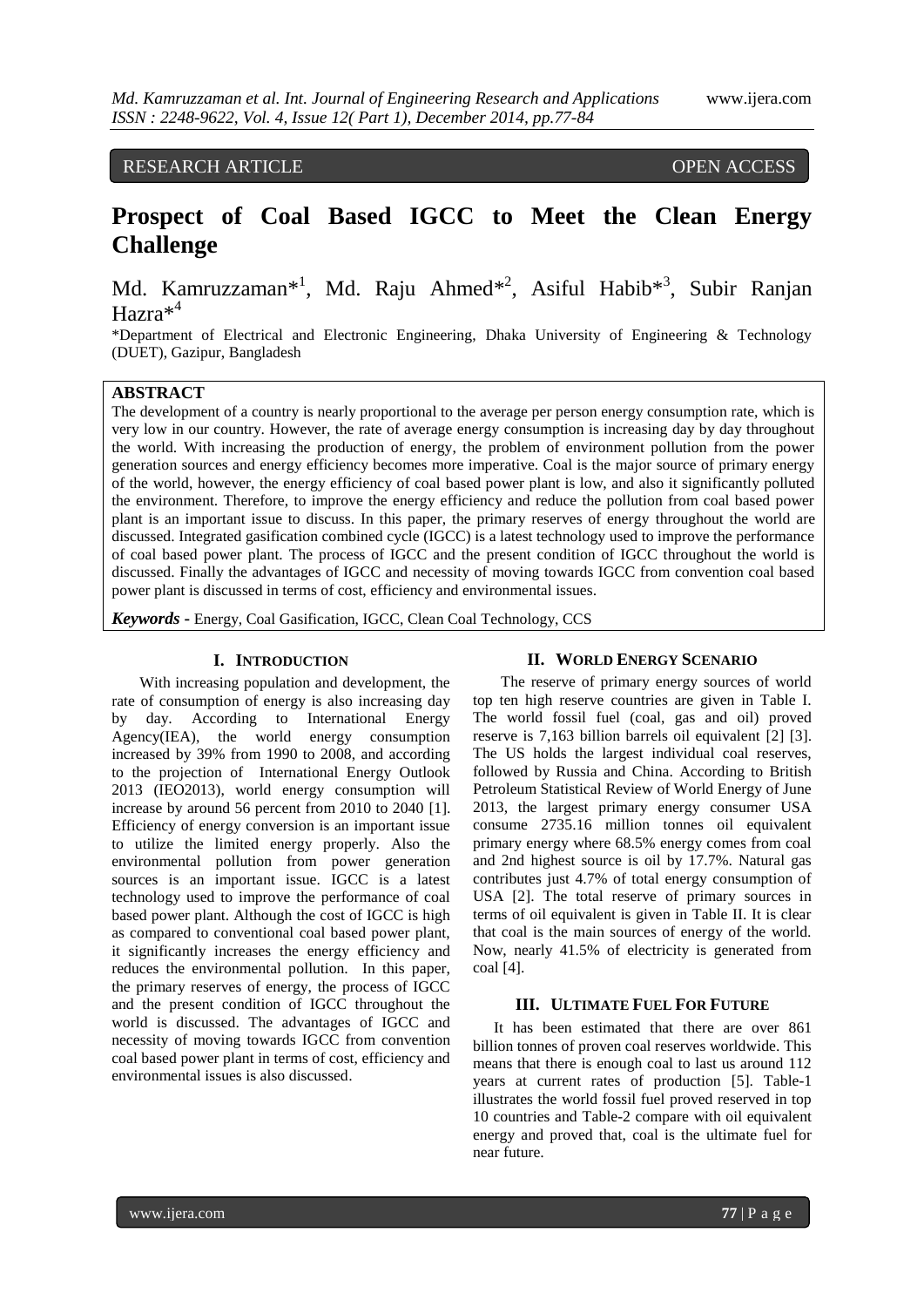|                                      | Coal                     |                                                                                       |                          | Oil                                         |                                  |                          | <b>Natural Gas</b> |                                      |                       |
|--------------------------------------|--------------------------|---------------------------------------------------------------------------------------|--------------------------|---------------------------------------------|----------------------------------|--------------------------|--------------------|--------------------------------------|-----------------------|
|                                      | Country                  | <b>Million</b><br><b>Tonnes</b>                                                       | <b>Share</b><br>of total | Country                                     | <b>Billion</b><br><b>Barrels</b> | <b>Share</b><br>of total | <b>Country</b>     | <b>Trillion</b><br><b>Cubic Feet</b> | <b>Share of total</b> |
|                                      | <b>USA</b>               | 237295                                                                                | 27.6%                    | Venezuela                                   | 297.6                            | 17.8%                    | Iran               | 1187.3                               | 18.0%                 |
|                                      | Russian                  | 157010                                                                                | 18.2%                    | <b>KSA</b>                                  | 265.9                            | 15.9%                    | Russian            | 1162.5                               | 17.6%                 |
|                                      | China                    | 114500                                                                                | 13.3%                    | Canada                                      | 173.9                            | 10.4%                    | Oatar              | 885.1                                | 13.4%                 |
| ounties                              | Australia                | 76400                                                                                 | 8.9%                     | Iran                                        | 157.0                            | 9.4%                     | Turkmenistan       | 618.1                                | 9.3%                  |
|                                      | India                    | 60600                                                                                 | 7.0%                     | Iraq                                        | 150.0                            | 9.0%                     | <b>USA</b>         | 300.0                                | 4.5%                  |
| ن<br>$\mathbf{u}$<br>$\epsilon$<br>E | Germany                  | 40699                                                                                 | 4.7%                     | Kuwait                                      | 101.5                            | 6.1%                     | Saudi Arabia       | 290.8                                | 4.4%                  |
|                                      | Ukraine                  | 33873                                                                                 | 3.9%                     | <b>UAE</b>                                  | 97.8                             | 5.9%                     | <b>UAE</b>         | 215.1                                | 3.3%                  |
|                                      | Kazakhstan               | 33600                                                                                 | 3.9%                     | Russian                                     | 87.2                             | 5.2%                     | Venezuela          | 196.4                                | 3.0%                  |
|                                      | South Africa             | 30156                                                                                 | 3.5%                     | Libya                                       | 48.0                             | 2.9%                     | Nigeria            | 182.0                                | 2.8%                  |
|                                      | Oth. Europe<br>& Eurasia | 22175                                                                                 | 2.6%                     | Nigeria                                     | 37.2                             | 2.2%                     | Algeria            | 159.1                                | 2.4%                  |
|                                      | Pakistan                 | 2070                                                                                  | 0.2%                     | China                                       | 17.3                             | 1.0%                     | India              | 47.0                                 | 0.7%                  |
|                                      | Bangladesh               | 2083                                                                                  | 0.2%                     | India                                       | 5.7                              | 0.3%                     | Bangladesh         | 6.5                                  | 0.1%                  |
|                                      |                          | $Total - 860938$<br><b>Million Tonnes</b><br><b>Billion Barrels</b><br>Total - 1668.9 |                          | <b>Trillion Cubic Feet</b><br>Total $-6614$ |                                  |                          |                    |                                      |                       |

TABLE 1: World Fossil Fuel (Coal, Gas and Oil) Proved Reserve By Country [2]

# *A. Coal*

The most important part of primary energy sources are the carbon based fossil energy. Coal contributes 61% of total fossil fuel proved reserve in the whole world, where oil by 23% and Natural gas by 16%, following British Petroleum Statistical Review of World Energy [2].

TABLE 2: Fossil Fuel Proved Reserve oil eqv. 2013, [2]

| Fossil<br>Fuel                                                                                                                                                        | Reserve                                          | Oil Equivalent<br><b>Billion Barrels</b> | Percentage<br>of Total |  |  |  |
|-----------------------------------------------------------------------------------------------------------------------------------------------------------------------|--------------------------------------------------|------------------------------------------|------------------------|--|--|--|
| Coal                                                                                                                                                                  | 860,938<br><b>Million Tonnes</b>                 | 4304                                     | 61                     |  |  |  |
| Oil                                                                                                                                                                   | 1669<br><b>Billion Barrels</b>                   | 1669                                     | 23                     |  |  |  |
| <b>Natural</b><br>Gas                                                                                                                                                 | 6614<br>16<br>1,190<br><b>Trillion Cubic Ft.</b> |                                          |                        |  |  |  |
| Conversion: WCA standard, [3]<br>1 Mil. tonnes hard $\cosh$ = apprx. 5 Million barrels oil equivalent<br>1 Tri. cubic feet $NG = 0.18$ Billion barrels oil equivalent |                                                  |                                          |                        |  |  |  |

# *B. Drawback of Coal as a fuel*

We know that the coal is a dirty fuel to burn. The major drawbacks of coal come from the adverse environmental effects that accompany its mining, transport and combustion. The combustion of coal produces higher amount of  $CO<sub>2</sub>$  than that of from oil and natural gas for per unit of heat output, as in Fig-1. It also produces sulphur dioxide  $(SO<sub>2</sub>)$ , nitrogen oxides (NO and  $NO<sub>2</sub>$ ), mercury (Hg) compounds, and many other elements that cause acid rain, ash, and climate change. The solid fuel coal is more difficult to burn than liquid or gases and also its physical transport is difficult compare to other. Also Coal mining involves considerable environmental effect.



Fig. 1 Emission of  $CO<sub>2</sub>$  from traditional coal, natural gas and natural gas combined cycle based power plant [6].

# *C. Solution, That Add Great Advantage*

A promising solution comes with coal gasification. The bad impact of burning of coal can be reducing by the clean-coal-technology which is a collection of technologies being developed to mitigate the environmental impact of coal energy generation. When coal is used as a fuel source, the gaseous emissions generated by the thermal decomposition of the coal include  $SO_2$ ,  $NO_2$ ,  $CO_2$ , and other chemical by-products that vary depending on the type of the coal being used. Clean coal technologies are being developed to remove or reduce pollutant emissions to the atmosphere. Some of the techniques that would be used to accomplish this include chemically washing minerals and impurities from the coal are as follows:

1. Gasification (IGCC), treating the flue gases with steam to remove sulfur dioxide.

2. Carbon capture and storage technologies to capture the carbon dioxide from the flue gas.

3. Dewatering lower rank coals (brown coals) to improve the calorific value.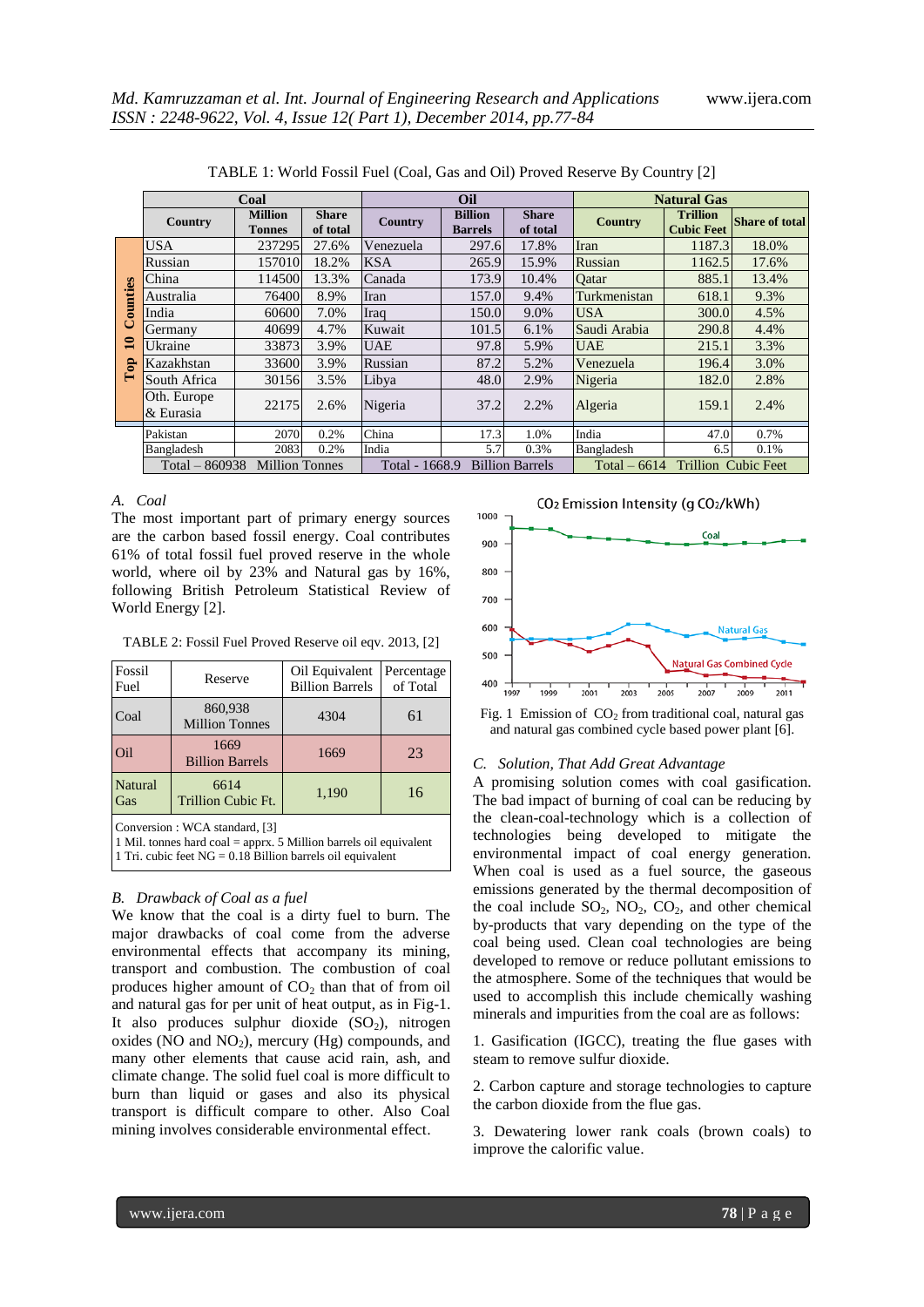### **IV. GASIFICATION PROCESS**

Gasification is a process that converts organic or fossil based carbonaceous materials into syngas. One of the major environmental opportunities of this technology is the fact that impurities can be almost entirely filtered out when feedstock is transformed from a solid into a gas. Although there are various types of gasifers (gasification reactors), different in design and operational characteristics, there are three main gasifier classifications into which most of the commercially available gasifier fall. These categories are as follows:

- (a) Fixed (moving) bed gasifier,
- (b) Entrained-flow gasifier
- (c)Fluidized-bed gasifier

Commercial gasifier of "GE Energy", "ConocoPhillips E-Gas™ " and "Shell SCGP" are examples of entrained-flow types. Fixed-or movingbed gasifier includes that of "Lurgi" and "British Gas Lurgi (BGL)". Gasification is well experienced in different types of industry worldwide. More than 144 industries are using this process worldwide. National Energy Technology Laboratory, listed the number of proposed worldwide gasification projects having commercial potential, there are 35 IGCC (Integrated Gasification Combined Cycle), 12 SNG (Synthetic Natural Gas), 25 CTL(Coal-to-Liquids), 9 CTC (Coal to Chemicals), 8 BTL (Biomass to Liquids), 3 WTE (Waste-to-Energy), 1 WTEth (Waste-to-Ethanol), 1CBTL (Coal-Biomass-to-Liquids), 3 GTL (Gas-to-Liquids), 1 PTL (Petcoke-to-Liquids) and 1 BTG (Biomass to Gas) industries have proposed [7].

#### *A. Coal Gasification Process*

Gasification is one of the best ways to clean pollutants out of coal. The coal is fed into a high-temperature pressurized container (gasifier) and combined with hot steam and controlled amounts of air or oxygen under high temperatures (up to 2600 °F) and high pressures (up to 1200 psig) to generate synthetic gas or "syngas". The composition of the syngas can vary depending upon the conditions in the gasifier and the coal that is used, but typically it is a mixture of carbon dioxide, hydrogen, methane, and nitrogen and carbon monoxide. In a gasifier, the carbonaceous material undergoes several different processes, as in Fig-2:

1. The dehydration or Drying process occurs at around 100°C. Typically the resulting steam is mixed into the gas flow and may be involved with subsequent chemical reactions, notably the water-gas reaction if the temperature is sufficiently high enough.

2. The Pyrolysis process occurs at around 200- 300°C. Volatiles are released and char is produced, resulting in up to 70% weight loss for coal. The process is dependent on the properties of the carbonaceous material and determines the structure

and composition of the char, which will then undergo gasification reactions.

3. The Combustion process occurs as the volatile products and some of the char reacts with oxygen to primarily form carbon dioxide and small amounts of carbon monoxide, which provides heat for the subsequent gasification reactions,  $C+O_2 \rightarrow CO_2$ 

4. The Gasification process occurs as the char reacts with carbon and steam to produce carbon monoxide and hydrogen, via the reaction  $C+H_2O \rightarrow H_2+CO$ 

5. In addition, the reversible gas phase water-gas shift reaction reaches equilibrium very fast at the temperatures in a gasifier. This balances the concentrations of carbon monoxide, steam, carbon dioxide and hydrogen.  $CO+H_2O \leftrightarrow H_2+CO_2$ 



Fig. 2 : Basic 4 step process occurring in the time of coal gasification [8].

# *B. Integrated Gasification Combined Cycle (IGCC)*

An integrated gasification combined cycle (IGCC) is a technology that uses a gasifier to turn coal into synthesis gas (syngas). It then removes impurities from the syngas before it is combusted. Some of these pollutants, such as sulfur, can be turned into re-usable by-products. This results in lower emissions of sulfur dioxide, particulates, and mercury. With additional process equipment, the carbon in the syngas can be shifted to hydrogen via the water-gas shift reaction, resulting in nearly carbon free fuel. The resulting carbon dioxide from the shift reaction can be compressed and stored. Excess heat from the primary combustion and syngas fired generation is then passed to a steam cycle, similar to a combined cycle gas turbine. These results in improved efficiency compared to conventional pulverized coal. Fig-3 shows, the basic difference of process step which makes the IGCC more efficient.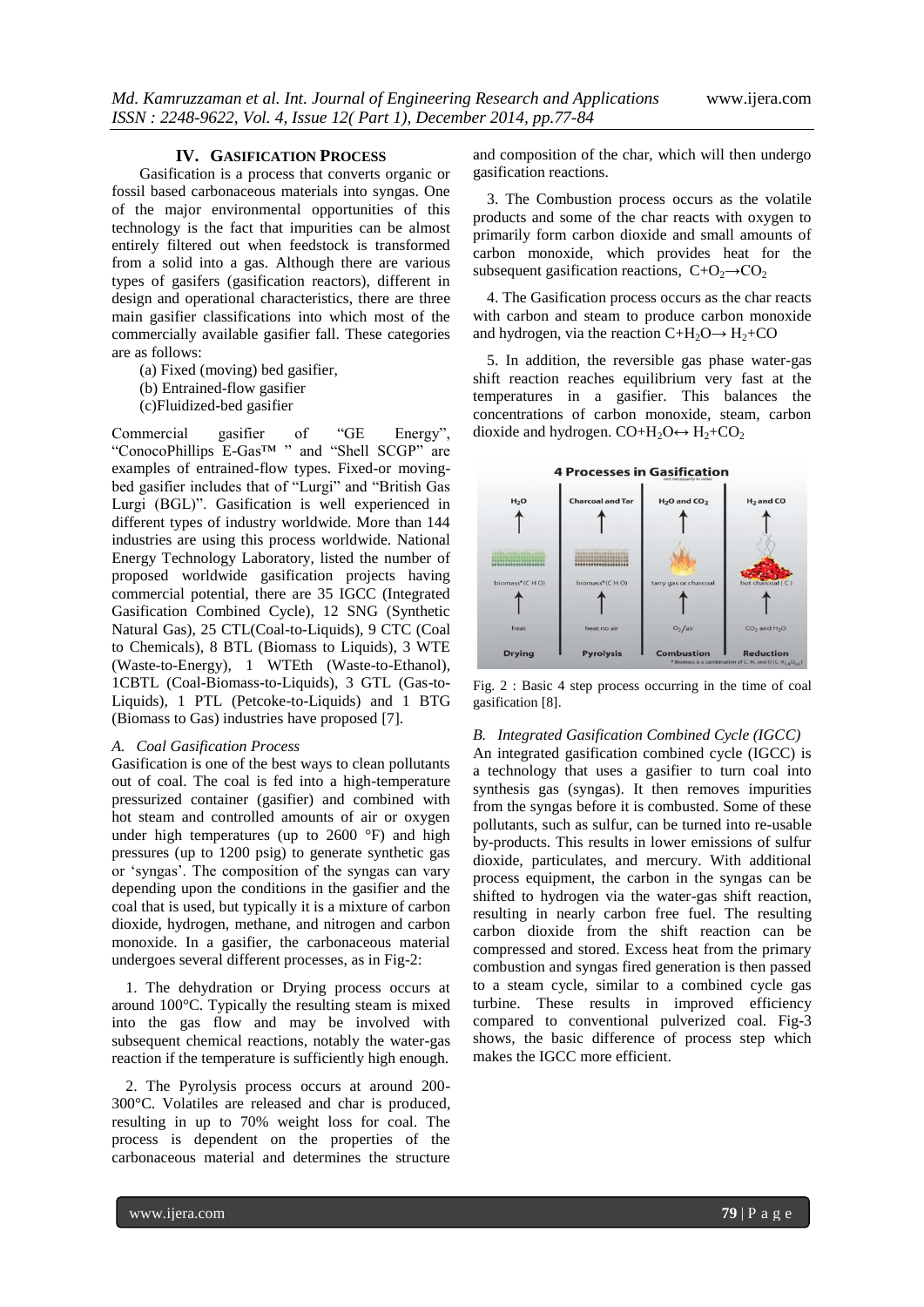

Fig. 3 Comparative process-step between traditional Pulverized Coal Firing and IGCC.

Separating and capturing carbon dioxide is easier and less expensive when oxygen is used in the gasifier (rather than air), and it does more than lessen the amount of greenhouse gases that are emitted into our atmosphere. Carbon dioxide can actually be useful. It can be pumped deep underground and stored in a storage field. From there, the carbon dioxide can then be piped to older oilfields to help recover oil that was previously left unused. Fig-4 illustrates the whole process of IGCC power plant.



Fig. 4 Process flow of the IGCC Power plant [8].

# *C. Present Scenario of IGCC*

As far as IGCC power generation is concerned, there are only six coal based units in the world, shown in Table 3. However, a small number of new projects have been initiated worldwide, each at some stage of planning or construction. According to National Energy Technology Laboratory, already 35 projects have proposed in worldwide to generate 20,730MW electricity by IGCC plant where the US proposed the maximum individual IGCC plant (11,775MW by 20 projects), followed by UK (2,540MW by 4 projects), Saudi Arabia (2,400MW by 1 project) and China (1,0505MW by 2 projects) [7].

# *D. IGCC Environmental Performance*

An inherent advantage of the IGCC process is the potential for low emissions by using fuel gas clean up - instead of flue gas clean up. Because of the high partial pressures, impurities can be removed more effectively and economically compared to conventional clean up of the large volume flow of the combustion flue gas. Table-4 shows the emission profile of IGCC compared to conventional steam power plants.

Table 4: Comparison between Emission of Conventional Pulverized Coal Power Plant and IGCC Power Plant [10].

| <b>Pollutant</b> | Adv. PC | <b>IGCC</b> | <b>Change</b>          |
|------------------|---------|-------------|------------------------|
| $SO2$ (lb/MMBtu) | 0.1     | 0.025       | Decrease 75 %          |
| $NOX$ (lb/MMBtu) | 0.06    |             | 0.0075 Decrease 87.5 % |
| $CO2$ (kg/kWh)   | 7.66    | 6.64        | Decrease 13.3 %        |

Commercial processes such as MDEA and Selexol can remove more than 97 % of the sulfur so that the clean syngas has a concentration of sulfur compounds < 20 ppmv [11]. The more expensive Rectisol process can similarly achieve a concentration of  $< 0.1$  ppmv [5].  $SO_2$  emissions of 0.15 lb/MWh has been demonstrated at the ELCOGAS plant in Puertollano, Spain [12]. The commercial technology for mercury removal is available, 99.9% Hg removal from syngas has been demonstrated [12].

| Coal based        |                  | ◠              | 3              | 4                 |              | 6             |
|-------------------|------------------|----------------|----------------|-------------------|--------------|---------------|
| <b>IGCC Plant</b> | Willem-Alexander | Wabash River   | Tampa          | Puertollano       | Vresova      | <b>Nakoso</b> |
| Location          | Buggenum,        | Indiana,       | Florida,       | Ciudad Real,      | Czech        | Fukushima,    |
|                   | Netherland       | <b>USA</b>     | <b>USA</b>     | Spain             | Republic     | Japan         |
| Commission yr.    | 1994             | 1995           | 1996           | 1998              | 1996         | 2004          |
| Capacity          | 253MW            | 262MW          | 250MW          | 300MW             | 430MW        | 250MW         |
| <b>Feed Fuel</b>  | Black coal $+$   | Black coal $+$ | Black coal     | Black coal $+$    |              | Black coal    |
|                   | <b>Biomass</b>   | Petroleum coke |                | Petroleum coke    | Lignite      |               |
|                   | $O_2$ -blown     | $O_2$ -blown   | $O_2$ -blown   | $O_2$ -blown      | $O_2$ -blown | Air-blown     |
| Gasifier Type     | Dry-feed Prenflo | Dry-feed E-Gas | Slurry-feed GE | Slurry-feed Shell | Dry-feed GSP | Dry-feed HMI  |
| Coal              | 2000 TPD         | 2500 TPD       | 2600 TPD       | 2500 TPD          | 2000 TPD     | 1700 TPD      |
| Consumption       |                  |                |                |                   |              |               |
| Net efficiency    | 43%              | 39%            | 41%            | 42%               | 44%          | 42%           |

Table 3 : Existing Coal Based IGCC Power Plant In Operation Worldwide [9]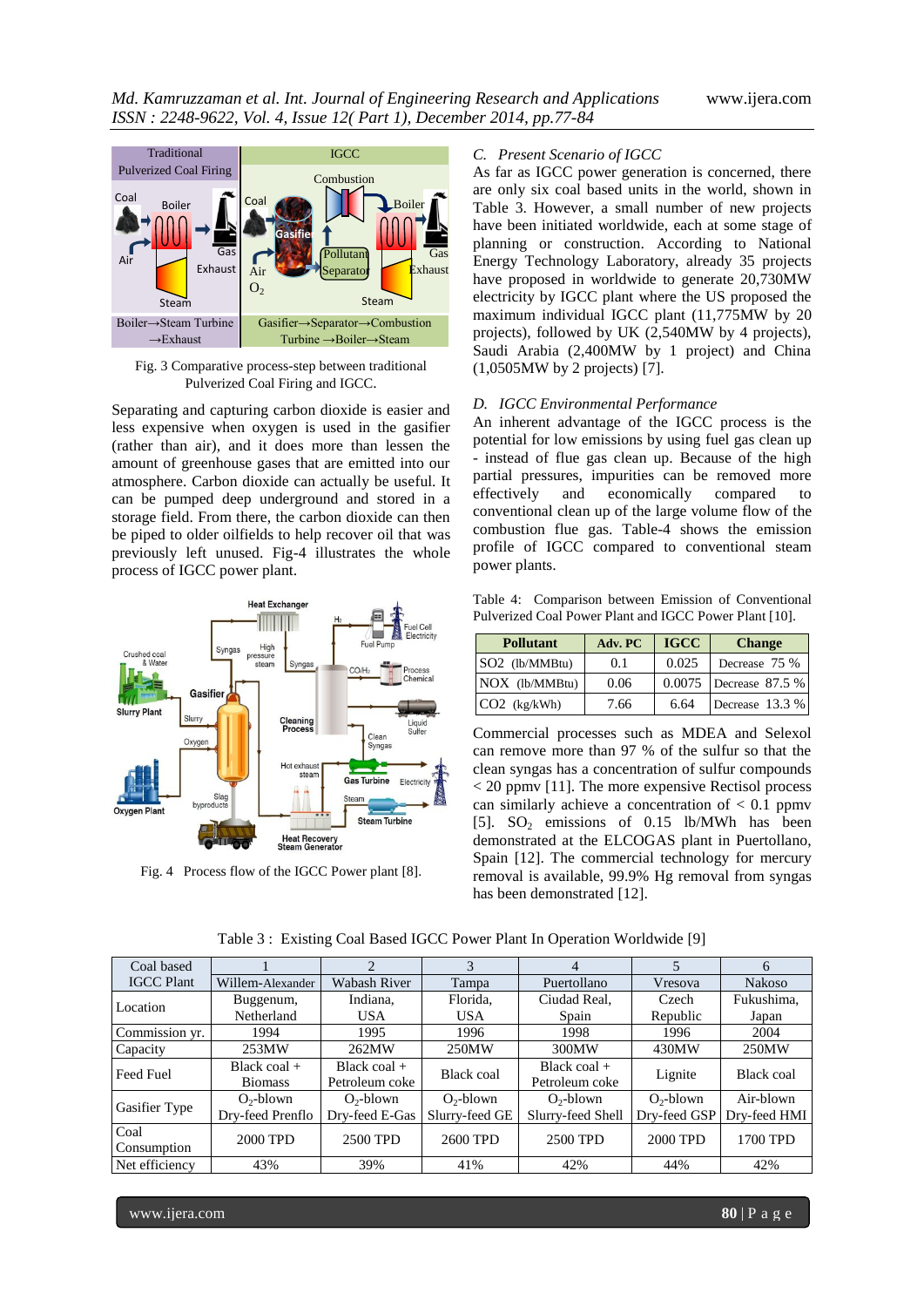The cost of Mercury removal has been estimated to \$ 3,412/ lb for IGCC vs. \$ 37,800/ lb for Pulverized Coal plants. Also the IGCC plant uses 20 % to 50 % less cooling water than conventional coal plants [12], and water losses during operation are about 32–36% less than other coal-based technologies. This is a major issue in many countries -including the United States; where water supplies have already reached critical levels in certain regions. IGCC produces about half the amount compared to conventional PC plants. The solid waste is also less likely to leach toxic metals which are encased in the solidified slag. The slag is a useful by-product with a value.

# *E. IGCC Efficiency Performance*

Compared to pulverized coal power plants, IGCC power plants have significantly higher efficiency. According to World Coal Association (WCA) London, the average global efficiency of traditional coal-fired plants is currently 33% compared to 45% for the most efficient plants like IGCC, due to the coupling of the gas and steam turbine process to the generation can be achieved. From the practical experience, average net efficiency of six existing IGCC plant is 41.8% with the maximum efficiency in 430MW Vresova IGCC plant by 44% and the minimum efficiency found in 262MW Wabash River IGCC plant, Indiana USA by 39%, as shown in Table 3. In IGCC power plant, efficiencies of over 55% can be achieved in the future. Compare to other advanced power plant processes, IGCC technology exhibits the highest efficiency and thus the lowest specific  $CO<sub>2</sub>$ accrual.

#### *F. IGCC Cost Performance*

One of the major disadvantages of coal gasification is the cost to set up and maintain the necessary facilities. The problem being that based purely on cost of electricity (COE), IGCC is not competitive with traditional pulverized coal or natural gas. As additional emissions restrictions are imposed on electricity generators, IGCC is expected to become the lowest cost solution especially if carbon capture and sequestration is required. Other sides, gasification byproducts (sulfur and slag) are readily marketable. For example, sulfur can be used in fertilizer production and slag can be used in roadbed construction and roofing materials. U.S. Energy Information Administration (EIA) summarizes the updated cost estimates for generic utility-scale generating plants, including seven powered by coal, illustrated in Fig-5.



Fig. 5 Comparison of 7 types of coal based power plant by capital, operating & maintenance costs [13].

EIA does not model all of these generating plant types, but included them in the study in order to present consistent cost and performance information for a broad range of generating technologies. Here, a summary base capital cost estimate ("Cost Estimate") was developed for each power plant technology, based on a generic facility of a certain size (capacity) and configuration.

Operation and Maintenance (O&M) cost consist of non-fuel O&M costs, owner's expenses, and fuelrelated expenses. It is discussed by two categories: fixed and variable. Fixed O&M expenses are those expenses incurred at a power plant that do not vary significantly with generation and Variable O&M expenses are production-related costs which vary with electrical generation. The analysis shows that, overnight capital cost of "IGCC with CCS" is very high compare to all other coal based power generation process. Other side, both the fixed and variable operation+maintanence cost of "IGCC with CCS" is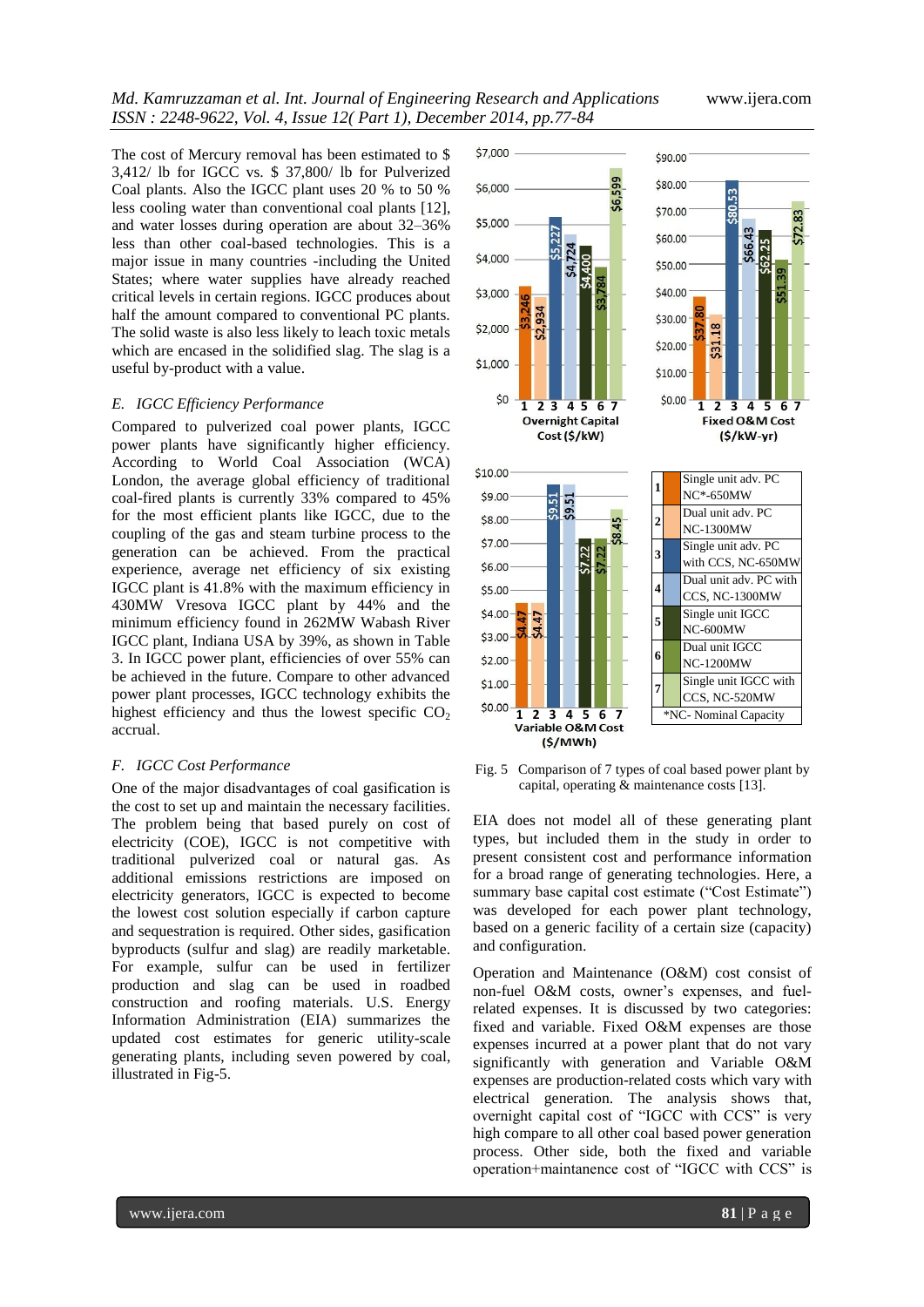low compare to "advanced pulverized coal fired with CCS". GE estimates that if super critical pulverized coal were required to achieve the same emissions levels as an IGCC plant, IGCC would achieve cost parity,[14]. However, the real advantage for IGCC comes in when carbon capture and sequestration (CCS) are considered. If emissions including  $CO<sub>2</sub>$ were ever subject to externality charges or taxes this would make IGCC a more attractive technology. Several studies have shown that if  $CO<sub>2</sub>$  removal from fossil-based power plants is ever required (for subsequent disposal, use or sequestration) it would be much less costly to remove the  $CO<sub>2</sub>$  from syngas under pressure prior to combustion rather than removal from the huge volumes of stack gases after combustion at atmospheric pressure. The absorption process is driven by partial pressure and the size of vessels is much reduced under pressure. With carbon capture, the cost of electricity from an IGCC plant would increase approximately 30%. For a natural gas CC, the increase is approximately 33%. For a pulverized coal plant, the increase is approximately 68%. This potential for less expensive carbon capture makes IGCC an attractive choice for keeping low cost coal an available fuel source in a carbon constrained world [15].

A study conducted by MIT shows that the cost per tonne of avoided  $CO<sub>2</sub>$  emissions is dramatically lower for IGCC compared to natural gas combined cycle (NGCC) or pulverized coal. However, because of the extremely high efficiency of NGCC and resulting low  $CO<sub>2</sub>$  emissions, the actual added cost of electricity for IGCC and NGCC is quite similar. So, it's better to introduce CCS technology with IGCC instead of other coal based power plant. These costs are summarized in the Table-5.

Table 5. Cost of Carbon Capture From Various Generation Technologies, [16].

|                                            | IGCC PCF |      | <b>NGCC</b> |
|--------------------------------------------|----------|------|-------------|
| $CO2$ Created (kg/kWh)                     | 6.64     | 7.66 | 3.37        |
| Cost of Avoided CO <sub>2</sub> (\$/tonne) | 18       | 32   | 41          |
| Incremental COE(cents / kWh)               | 1.04     | 2.16 | 1.23        |

# **V. IGCC POWER PLANT FUTURE**

Gasification is a simple and commercially wellproven technology. The gasification database (April 2014) of National Energy Technology Laboratory, USA, shows that total 98 gasification projects worldwide having commercial potential where, 35 IGCC(Integrated Gasification Combined Cycle), 12 SNG(Synthetic Natural Gas), 25 CTL(Coal-to-Liquids), 9 CTC(Coal to Chemicals), 8 BTL(Biomass to Liquids), 3 WTE(Waste-to-Energy), WTEth(Waste-to-Ethanol), 1CBTL(Coal-Biomass-to-Liquids), 3 GTL(Gas-to-Liquids), 1 PTL(Petcoke-to-Liquids) and 1 BTG(Biomass to Gas) [17].

The high cost of IGCC is the biggest obstacle to its integration in the power market; however, most energy executives recognize that carbon regulation is coming soon. However, a small number of new projects have been initiated worldwide, each at some stage of planning or construction. According to National Energy Technology Laboratory, already 35 projects are under construction in worldwide to generate 20,730MW electricity by IGCC plant where the US proposed the maximum individual IGCC plant (11,775MW by 20 projects), followed by UK (2,540MW by 4 projects), Saudi Arabia (2,400MW by 1 project) and China (1,0505MW by 2 projects), [7].

Another source states that, China plans to build 50 coal gasification plants in less populated northwestern parts of the country, using the gas produced to generate electricity in the more populated areas, where smog is prevalent, [17]. Future concepts that incorporate a fuel cell or a fuel cell-gas turbine hybrid could achieve efficiencies nearly twice today's typical coal combustion plants. If any of the remaining heat can be channeled into process steam or heat, perhaps for nearby factories or district heating plants, the overall fuel use efficiency of future gasification plants could reach 70 to 80 percent, as in [18].

There are many research agencies and institute worldwide, developing coal gasification technologies to minimize the environmental impact and improve the process efficiency for maximum energy utilization. Some of them are, National Energy Technology Laboratory (NETL)-USA, Commonwealth Scientific and Industrial Research Organization (CSIRO)–Australia, Massachusetts Institute of Technology (MIT)-USA, World Coal Association (WCA)-UK, International Energy Agency- IEA Clean Coal Centre (CCC)-UK, Institute of Clean Coal Technology (ICCT)-China, Canadian Centre for Clean Coal/Carbon and Mineral processing Technologies (C5MPT)-Canada.

Future work on clean electricity generation by coal gasification technology will focus on improving the reliability & performance of the gasifier and finding the best process for Syngas cooling, Water gas shift reaction (WGSR), Acid gas removal (AGR) mechanism, etc. Technical trends, which help gasification, include improving gas turbines and polygeneration. Each increase in combined-cycle efficiency directly reduces the size and cost of the gasification facility required to fire that combined cycle. Advanced intercooled, recuperated, reheat gas turbines have the potential of power-to-cogeneration heat ratio that is an order of magnitude higher than that possible with steam turbines. Poly-generation is unique to gasification and, with deregulation, this concept will develop. Gasification has strategic emission, efficiency, and economic flexibility for the future.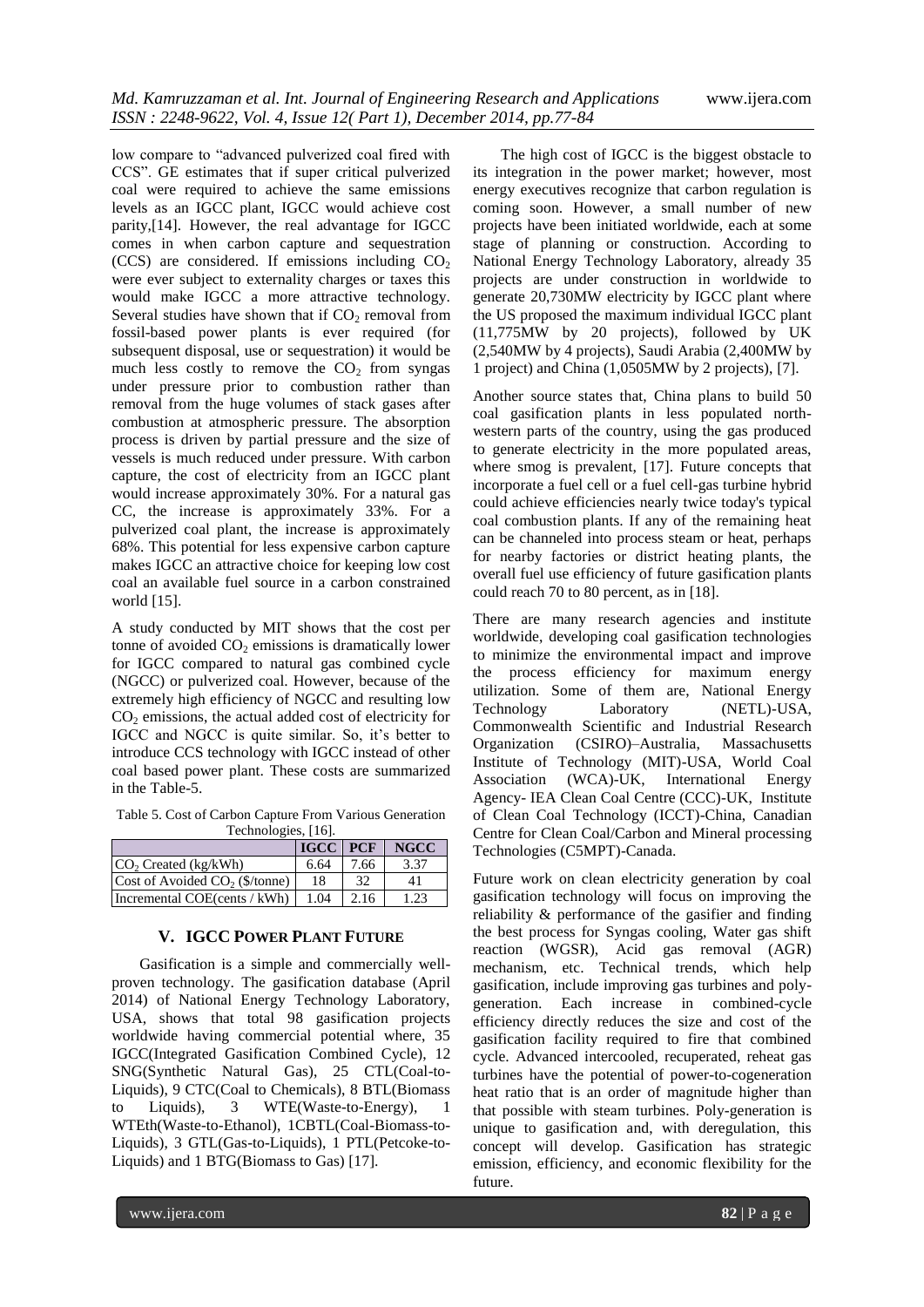#### **VI. CONCLUSION**

Many energy experts predict that coal gasification will be the heart of clean coal technology for the next several decades. Energy efficiency and pollution from energy generation sources is a major concern now a day. This paper discussed the importance of coal as ultimate fuel of future, the drawbacks of conventional coal based power plant and need to move towards Integrated Gasification Combined Cycle (IGCC) power plant. Since coal is the major primary source of energy, improvement of performance of coal based power is a burning issue. IGCC is latest technology used to improve the performance of coal based power plant.

In this paper, the present scenario of IGCC is shortly discussed. The performance of electricity generation by coal gasification technique in terms of efficiency, application, cost and environmental issues as compared conventional coal fired power plant is discussed. Finally the future prospects of coal gasification technology are discussed. Though, some additional cost is involved in IGCC process, however benefits is more significant than this cost. Rich countries can afford this cost and under-developing countries may ask for donation from international organization who donates for health or environmental issues, like World health organization. IGCC technologies increase energy conversion efficiency and provide clean energy from coal which is the ultimate source of primary energy of the world. Bangladesh Government is committed to clean energy and going to use large amount of coal for electricity production, therefore, it is the best time to employ IGCC technology in Bangladesh.

#### **REFERENCES**

- [1] International Energy Outlook 2013, U.S. Energy Information Administration.
- [2] British Petroleum Statistical Review of World Energy of June 2013, Available: http://www.bp.com/statisticalreview.
- [3] WCA conversion-standard, Available, http://www.extension.iastate.edu/agdm/wholef arm/html/c6-89.html
- [4] "Key World Energy Statistics", International Energy Agency, 2009.
- [5] Where is Coal Found?, World Coal Association (WCA), Available: http://www.worldcoal.org/coal/where-is-coalfound
- [6] Cooperative Institute for Research in Environmental Science, image.
- [7] US-Gasification-Database + World-non-US-Gasification-Database, April 2014, National Energy Technology Laboratory, USA.
- [8] The challenges and benefits of coal gasification, Technical White Paper, Pepperl+Fuchs, 2011
- [9] Power Plant with coal gasification, BINE projektinfo 09/06
- [10] EOP III Task 1606, Subtask  $3$  Review of Power Plant Cost And Performance Assumptions For NEMS, SAIC-2013
- [11] N. Korens, SFA Pascific, "Process screening analysis of alternative gas treating and sulfur removal for gasification", Prepared for DOE/NETL, 2002
- [12] J. Thompson, Clean Air Task Force, "Integrated gasification combined cycle (IGCC) – Environmental performance", Presentation at Platts IGCC symposium, Pittsburgh, June 2-3, 2005.
- [13] Updated Capital Cost Estimates for Utility Scale Electricity Generating Plants, U.S. Energy Information Administration (EIA), April 2013
- [14] Rigdon, Robert; Schmoe, Lee, "The IGCC Reference Plant," Gasification Technologies Council, October 2005, Available at – http://www.gasification.org
- [15] Report of "Clean Energy, USA", Available at –http://www.clean-energy.us/facts/igcc.htm #economics
- [16] David, Jeremy; Herzog, Howard, "The Cost of Carbon Capture" MIT. Available athttp://www.netl.doe.gov/publications/proceedi ngs/01/carbon\_seq\_wksp/David-Herzog.pdf
- [17] China's Energy Plans Will Worsen Climate Change, July 24, 2014, New York Times Gasification Technology R&D, U.S. Department of Energy (DOE), access date: 3rd September 2014, http://energy.gov/fe/science-innovation/cleancoal-research/gasification.

# **BIOGRAPHIES**



**Md. Kamruzzaman** obtained his B.Sc. in Electrical and Electronic Engineering degree from Ahsanullah University of Science and Technology (AUST), in 2009. At present he is continuing post graduate study under the department of Electrical & Electronic

Engineering in Dhaka University of Engineering and Technology (DUET), Bangladesh. He is currently Sr. Lecturer of Electrical and Electronic Engineering department at Atish Dipankar University of Science and Technology, Dhaka, Bangladesh. His research interests include RF Engineering, Power System and Renewable Energy. Kamruzzaman is a member of Institution of Engineers of Bangladesh (IEB).